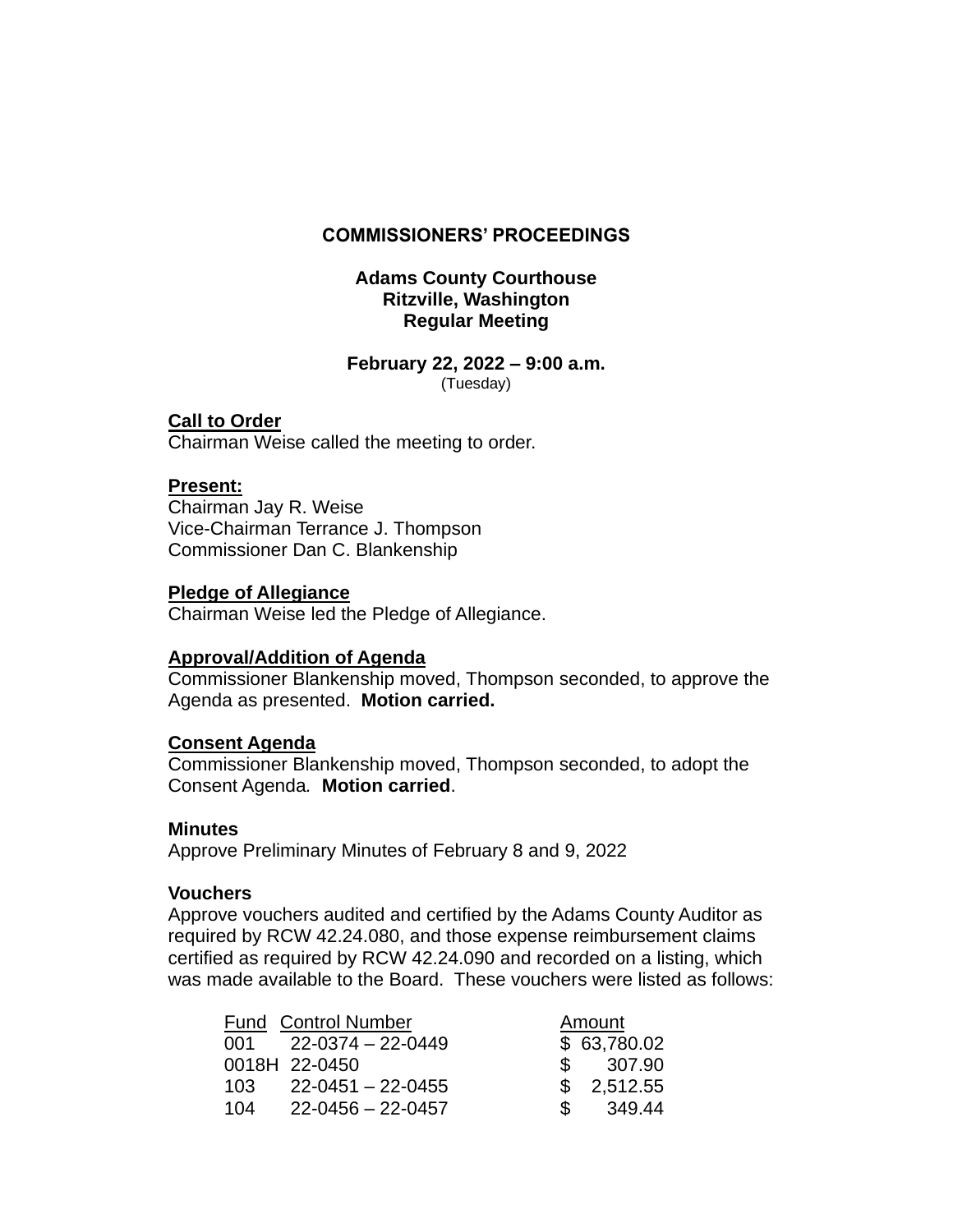| 106 | $22 - 0458 - 22 - 0460$ |     | 749.88       |
|-----|-------------------------|-----|--------------|
| 112 | 22-0461                 | \$  | 3,240.00     |
| 130 | $22 - 0462 - 22 - 0463$ | \$  | 183.34       |
| 131 | $22 - 0464 - 22 - 0466$ | \$  | 2,394.15     |
| 502 | $22 - 0467 - 22 - 0471$ | \$  | 6,789.43     |
| 108 | $183 - 184 + 226$       | \$  | 1,562.65     |
| 115 | $185 - 194$             |     | \$109,157.62 |
| 301 | 195                     | \$. | 236.31       |
| 401 | $196 - 201$             |     | \$11,087.28  |
| 501 | $202 - 206$             |     | \$10,147.97  |
| 590 | $207 - 225$             |     | \$36,413.84  |
|     | TOTAL                   |     | \$248,912.38 |

### **Correspondence**

Callie Moore, H. E. Gritman Senior Center re: Thank you note for 2022 Budget Allocation

### **Board Assignment Updates**

Commissioner Blankenship reviewed various legislative updates as discussed at the Legislative Steering Committee (LSC) meeting held on February 18, 2022.

#### **Board Discussion/Decision Items**

**Department Update Amalia Perez Human Resources** Human Resource Manager Perez provided departmental updates noting she is working on compiling information in preparation of the upcoming collective bargaining process.

#### **Permanent Minutes Signed**

February 1 and 2, 2022

#### **Other Business**

#### **Commissioner District Redistricting**

Commissioner Weise reported that Auditor Hunt has drawn new voter precinct lines based on congressional districting. There is now a precinct with two households only and, due to the small number of households, will not provide voting anonymity for those voters.

Based on the recommendation of Prosecutor Flyckt, a resolution will be drafted for Board review to amend the boundaries of the commissioner districts.